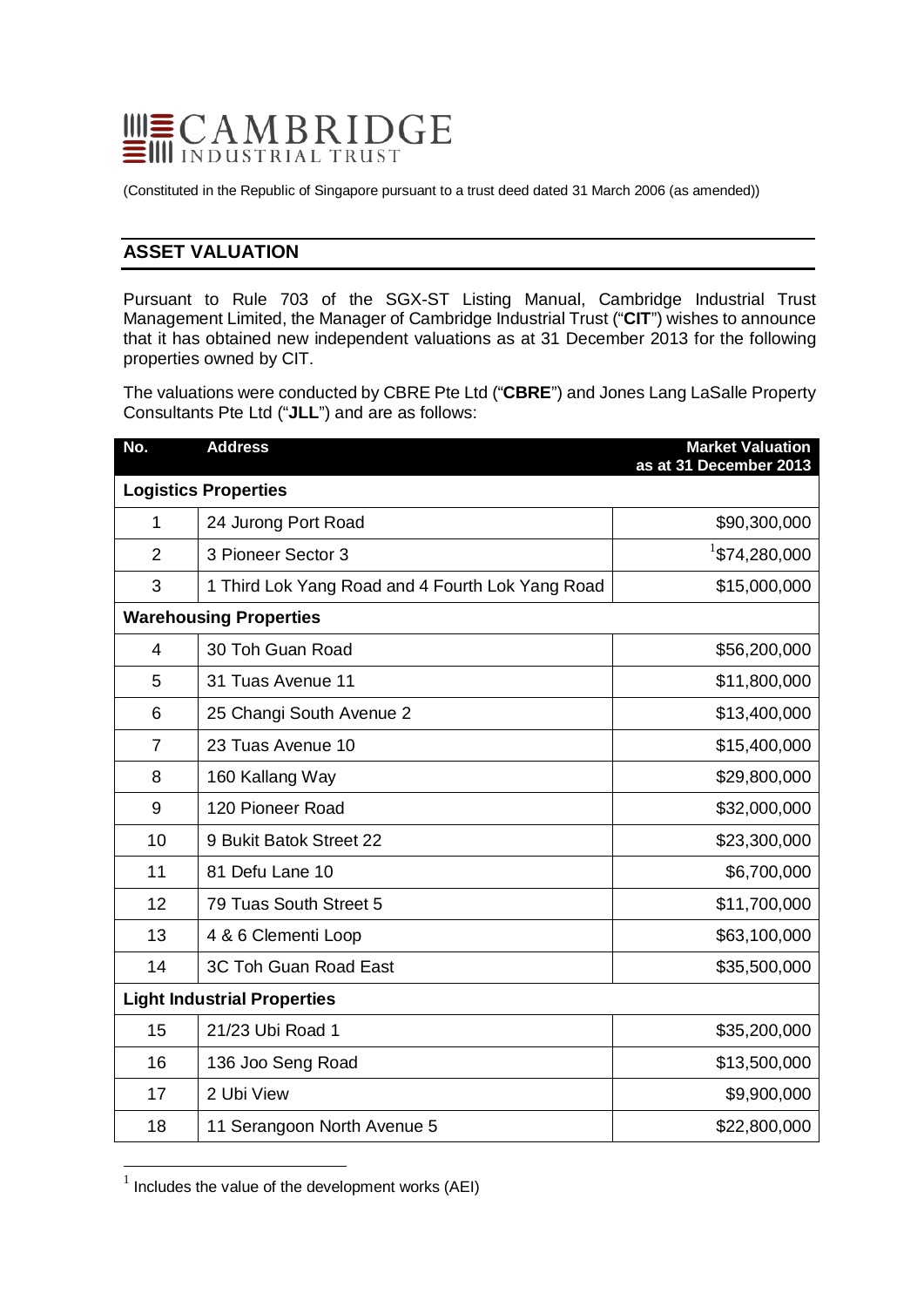| No.                                  | <b>Address</b>                        | <b>Market Valuation</b><br>as at 31 December 2013 |
|--------------------------------------|---------------------------------------|---------------------------------------------------|
| 19                                   | 130 Joo Seng Road                     | \$13,600,000                                      |
| 20                                   | 2 Jalan Kilang Barat                  | \$28,500,000                                      |
| 21                                   | 87 Defu Lane 10                       | \$16,800,000                                      |
| 22                                   | 55 Ubi Ave 3                          | \$21,600,000                                      |
| 23                                   | 128 Joo Seng Road                     | \$13,700,000                                      |
| 24                                   | 1/2 Changi North St 2                 | \$23,200,000                                      |
| 25                                   | 16 Tai Seng Street                    | \$73,000,000                                      |
| 26                                   | 54 Serangoon North Avenue 4           | \$21,000,000                                      |
| 27                                   | 70 Seletar Aerospace View             | \$8,800,000                                       |
| <b>General Industrial Properties</b> |                                       |                                                   |
| 28                                   | 86/88 International Road              | \$40,000,000                                      |
| 29                                   | 9 Tuas View Crescent                  | \$11,100,000                                      |
| 30                                   | 31 Kian Teck Way                      | \$5,500,000                                       |
| 31                                   | 45 Changi South Avenue 2              | \$13,700,000                                      |
| 32                                   | 2 Tuas South Avenue 2                 | \$35,300,000                                      |
| 33                                   | 28 Woodlands Loop                     | \$17,800,000                                      |
| 34                                   | 28 Senoko Drive                       | \$14,000,000                                      |
| 35                                   | 31 Changi South Avenue 2              | \$9,100,000                                       |
| 36                                   | 23 Woodlands Terrace                  | \$18,000,000                                      |
| 37                                   | 21B Senoko Loop                       | $1$ \$17,610,000                                  |
| 38                                   | 22 Chin Bee Drive                     | \$15,500,000                                      |
| 39                                   | 511/513 Yishun Industrial Park A      | \$33,200,000                                      |
| 40                                   | 60 Tuas South Street 1                | \$6,400,000                                       |
| 41                                   | 5/7 Gul Street 1                      | \$14,500,000                                      |
| 42                                   | 25 Pioneer Crescent                   | \$15,800,000                                      |
| 43                                   | <b>43 Tuas View Circuit</b>           | \$14,700,000                                      |
| 44                                   | 11 Woodlands Walk                     | \$17,300,000                                      |
| 45                                   | 30 Marsiling Industrial Estate Road 8 | \$39,000,000                                      |
| 46                                   | 15 Jurong Port Road                   | \$43,000,000                                      |
| 47                                   | 3 Tuas South Avenue 4                 | <sup>2</sup> \$22,800,000                         |

 $\frac{1}{1}$  Includes the value of the development works (AEI)

<span id="page-1-1"></span><span id="page-1-0"></span> Value based on CIT's 60% interest in the jointly controlled entity and property is valued by CBRE Pte Ltd as at 30 September 2013.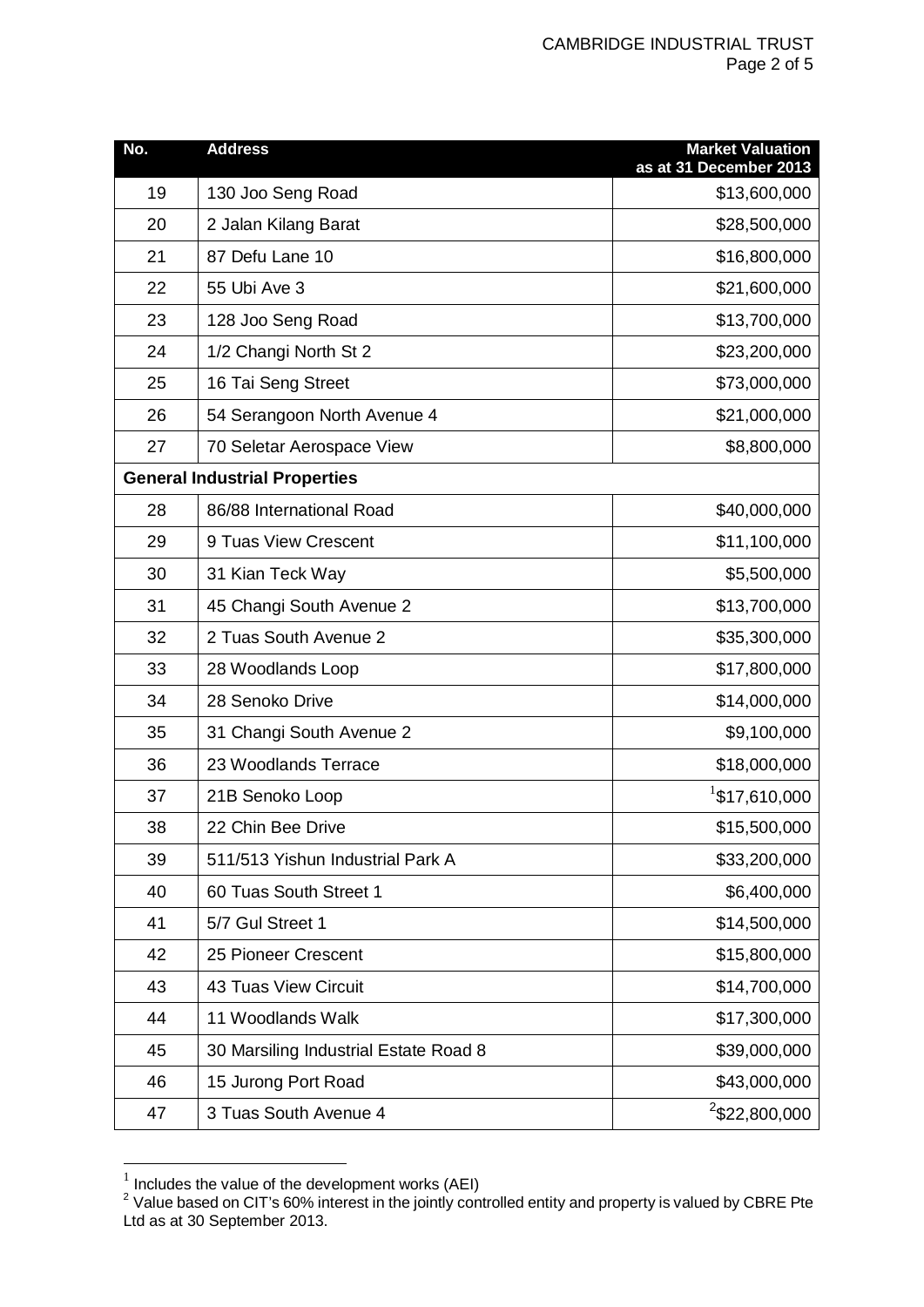CBRE valued 22 CIT properties, being: 24 Jurong Port Road, 3 Pioneer Sector 3, 30 Toh Guan Road, 86/88 International Road, 81 Defu Lane 10, 21B Senoko Loop, 22 Chin Bee Drive, 1/2 Changi North Street 2, 511/513 Yishun Industrial Park A, 4 & 6 Clementi Loop, 60 Tuas South Street 1, 5/7 Gul Street 1, 3C Toh Guan Road East, 25 Pioneer Crescent, 16 Tai Seng Street, 43 Tuas View Circuit, 70 Seletar Aerospace View, 11 Woodlands Walk, 30 Marsiling Industrial Estate Road 8, 15 Jurong Port Road, 54 Serangoon North Avenue 4 and 3 Tuas South Avenue 4.

JLL valued 25 CIT properties, being: 31 Tuas Avenue 11, 25 Changi South Avenue 2, 1 Third Lok Yang Road & 4 Fourth Lok Yang Road, 21/23 Ubi Road 1, 136 Joo Seng Road, 2 Ubi View, 11 Serangoon North Avenue 5, 130 Joo Seng Road, 2 Jalan Kilang Barat, 87 Defu Lane 10, 23 Tuas Avenue 10, 9 Tuas View Crescent, 31 Kian Teck Way, 45 Changi South Avenue 2, 2 Tuas South Avenue 2, 28 Woodlands Loop, 160 Kallang Way, 55 Ubi Avenue 3, 28 Senoko Drive, 128 Joo Seng Road, 31 Changi South Avenue 2, 120 Pioneer Road, 9 Bukit Batok Street 22, 23 Woodlands Terrace and 79 Tuas South Street 5.

Copies of the valuation reports for the above properties are available for inspection by prior appointment at the Manager's registered office at 61 Robinson Road, #12-01, Robinson Centre, Singapore 068893 during normal business hours for three months from the date of this announcement.

## **BY ORDER OF THE BOARD**

Cambridge Industrial Trust Management Limited As Manager of Cambridge Industrial Trust (Company Registration No. 200512804G, Capital Markets Services Licence No. 100132-2)

Christopher Calvert Chief Executive Officer and Executive Director

17 January 2014

### **For further enquiries, please contact**:

Cambridge Industrial Trust Management Limited Ms Caroline Fong Head of Investor Relations and Corporate Communications (65) 6222 3339 caroline.fong@cambridgeITM.com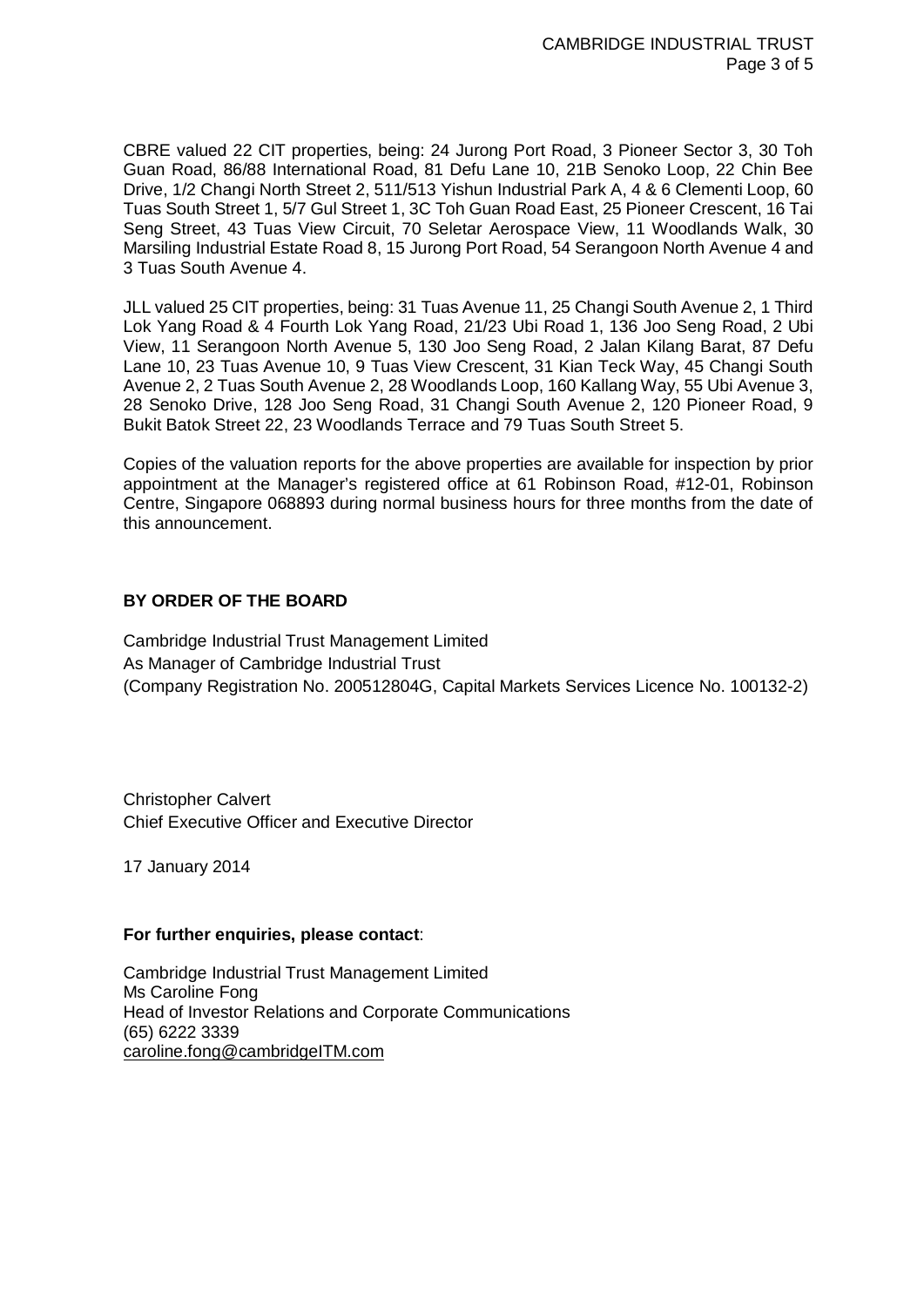### **About Cambridge Industrial Trust**

*Cambridge Industrial Trust ("CIT"), publicly listed on the Singapore Exchange Securities Trading Limited on 25 July 2006, is Singapore's first independent industrial real estate investment trust ("REIT").*

*CIT invests in quality income-producing industrial properties and has a diversified portfolio of 47 properties located across Singapore, with a total gross floor area of approximately 7.6 million sq ft and a property value of S\$1.2 billion as at 31 December 2013.They range from logistics and warehousing properties to light industrial properties, which are located close to major transportation hubs and key industrial zones island-wide.*

*The Manager's objective is to provide Unitholders with a stable and secure income stream through the successful implementation of the following strategies:*

- *Pro-active asset management;*
- *Acquisition of value-enhancing properties;*
- *Divestment of non-core properties; and*
- *Prudent capital and risk management.*

*Cambridge Industrial Trust Management Limited, the Manager of CIT, is indirectly owned by three strategic sponsors, namely, National Australia Bank Group ("NAB") (56%), Oxley Group (24%) and Mitsui & Co., Ltd ("Mitsui") (20%):*

- *• NAB, one of Australia's four largest banks, is an international financial services group that provides a comprehensive and integrated range of financial products and services;*
- *• Oxley Group is an innovative private investment house specialising in real estate and private equity investments across Asia-Pacific; and*
- *• Mitsui is one of the largest corporate conglomerates in Japan and listed on the Tokyo Stock Exchange. It is also one of the largest publicly traded companies in the world. Mitsui also developed the Japan Logistics Fund Inc., a publicly listed REIT in Japan dedicated to investing in distribution facilities.*

*For further information on CIT, please visit<http://www.cambridgeindustrialtrust.com/>*